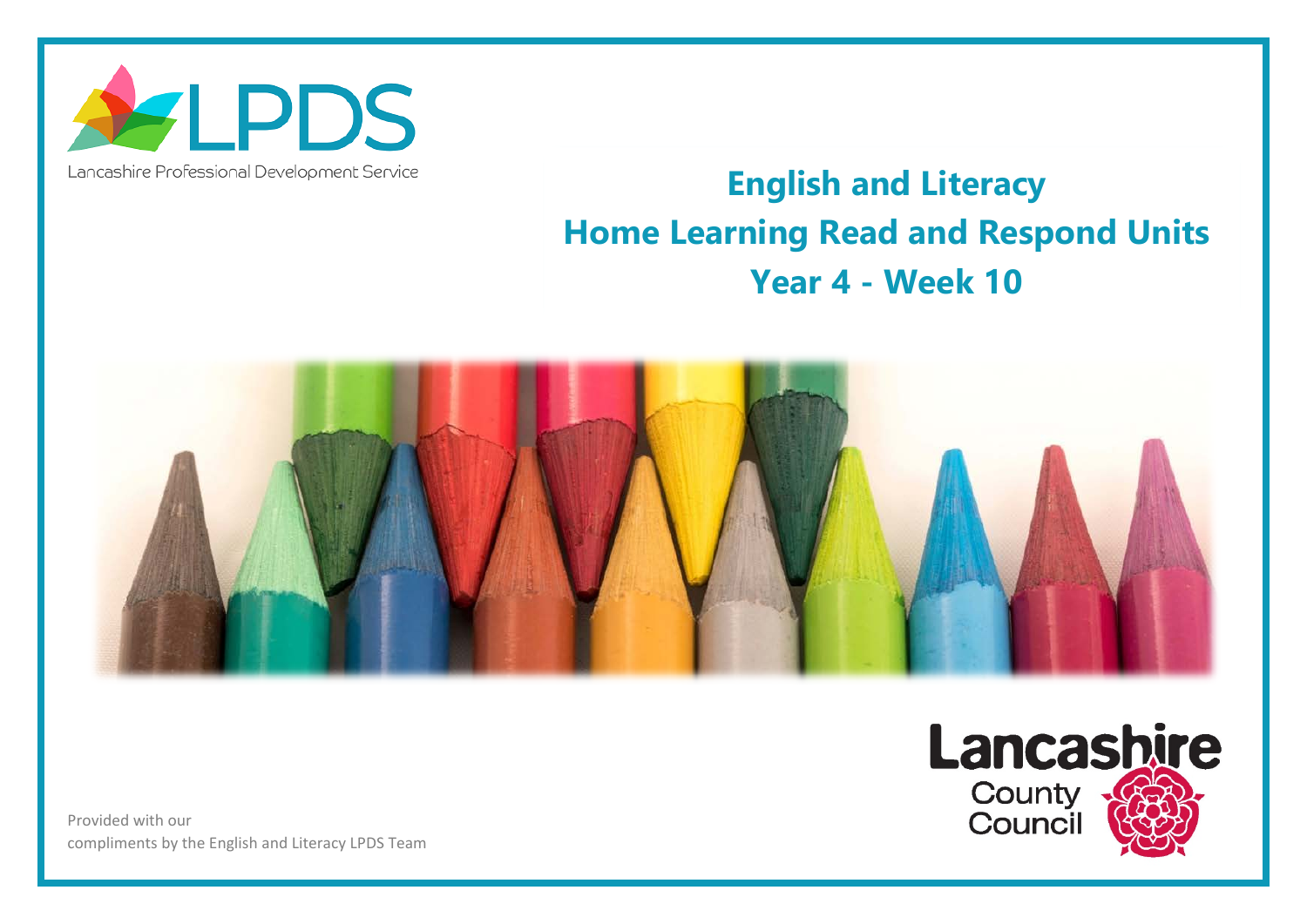

| <b>Week Ten</b>           |                               |                            |                          |                            |                           |  |  |
|---------------------------|-------------------------------|----------------------------|--------------------------|----------------------------|---------------------------|--|--|
| Year <sub>4</sub>         | Day 1                         | Day 2                      | Day 3                    | Day 4                      | Day 5                     |  |  |
| <b>Focus Theme: Water</b> | <b>The Water Cycle</b>        | Why is water so            | Lack of water around     | Using everything that      | Today you are going to    |  |  |
| (Part 2)                  | Today you are going to        | important?                 | the world.               | you have learnt over the   | write your leaflet from   |  |  |
|                           | be reading and                | All living things need     | Before we look at the    | last two weeks about       | the plan/notes you        |  |  |
| This is part two of a     | watching various              | water. Watch               | information about        | water, you are going to    | made yesterday.           |  |  |
| two-week unit, all about  | explanations of the           | Importance of Water up     | water shortage, there    | make a leaflet.            |                           |  |  |
| water! Marvel at          | water cycle.                  | to 3:11 mins:              | are some words that we   |                            | You could write it with a |  |  |
| magnificent waterfalls,   |                               | https://www.youtube.c      | need to explore:         | You can choose what        | pen/pencil and paper or   |  |  |
| take a stroll around      | Take a look at the            | om/watch?v=qkIEjgynm       | shortage, sanitation,    | you put in your leaflet.   | it could be in digital    |  |  |
| some fabulous lakes,      | webpage below. Watch          | YY                         | hygiene, surface,        | You could create:          | format.                   |  |  |
| learn about the water     | the clip, read the            |                            | limited, resource,       | $-$ an information leaflet |                           |  |  |
| cycle and enjoy some      | information and have a        | Now read the               | disposed.                | on water focusing on       | Think about writing a     |  |  |
| fabulous poetry.          | go at the little activity at  | information on these       | Use a dictionary to find | the different bodies of    | section at a time. Start  |  |  |
|                           | the bottom too.               | web links below.           | out the definitions of   | water that can be          | with your opening         |  |  |
|                           | <b>BBC Bitesize - What is</b> |                            | these words, e.g.        | found on Earth. You        | paragraph which should    |  |  |
| When following links,     | the Water Cycle?              | Explore the plate on the   | www.wordhippo.com        | could include an           | introduce your leaflet    |  |  |
| parents should monitor    | https://www.bbc.co.uk/        | Eat Well Guide paying      |                          | explanation of the         | explaining what the       |  |  |
| that children are         | bitesize/topics/zkgg87h       | particular attention to    | In some countries, there | water cycle too.           | leaflet is about.         |  |  |
| remaining on that page    | /articles/z3wpp39             | the section on water:      | is a severe shortage of  | -a persuasive leaflet on   |                           |  |  |
| only and are keeping      |                               | https://www.nhs.uk/liv     | water and in particular, | the importance of          | Think carefully about     |  |  |
| safe online.              | Now read through the          | e-well/eat-well/the-       | of clean drinking water. | water and the water        | the vocabulary that you   |  |  |
|                           | information on                | eatwell-guide/             |                          | shortage around the        | use. Try to include new   |  |  |
|                           | <b>National Geographic</b>    |                            | Watch this clip from     | word.                      | words that you have       |  |  |
|                           | Kids - The Water Cycle:       | Try the quiz here:         | Water Aid. Listen out    | -an information leaflet    | explored in this unit.    |  |  |
|                           | https://www.natgeokid         | <b>Education Quizzes -</b> | for some of the words    | on rivers. You could       |                           |  |  |
|                           | s.com/au/discover/scie        | Water                      | that you have explored.  | include rivers from        | Use some Year 4 writing   |  |  |
|                           | nce/nature/water-             | https://www.education      | A World of Water -       | around the world and       | skills that you have      |  |  |
|                           | cycle/                        | quizzes.com/ks2/person     | Water Aid:               | the U.K and                | learnt at school, e.g.    |  |  |
|                           |                               | al-social-and-health-      | https://www.youtube.c    | information on how         | - where/when fronted      |  |  |
|                           | Think about the key           | education/water/           | om/watch?v=UzRdJc-       | rivers are formed.         | adverbials (e.g. After    |  |  |
|                           | words that you have           |                            | <b>vPjM</b>              | -Although you haven't      | tributaries have          |  |  |
|                           | read: evaporation,            |                            |                          | looked at water            | joined, the river         |  |  |
|                           | condensation,                 |                            |                          | pollution in this unit,    |                           |  |  |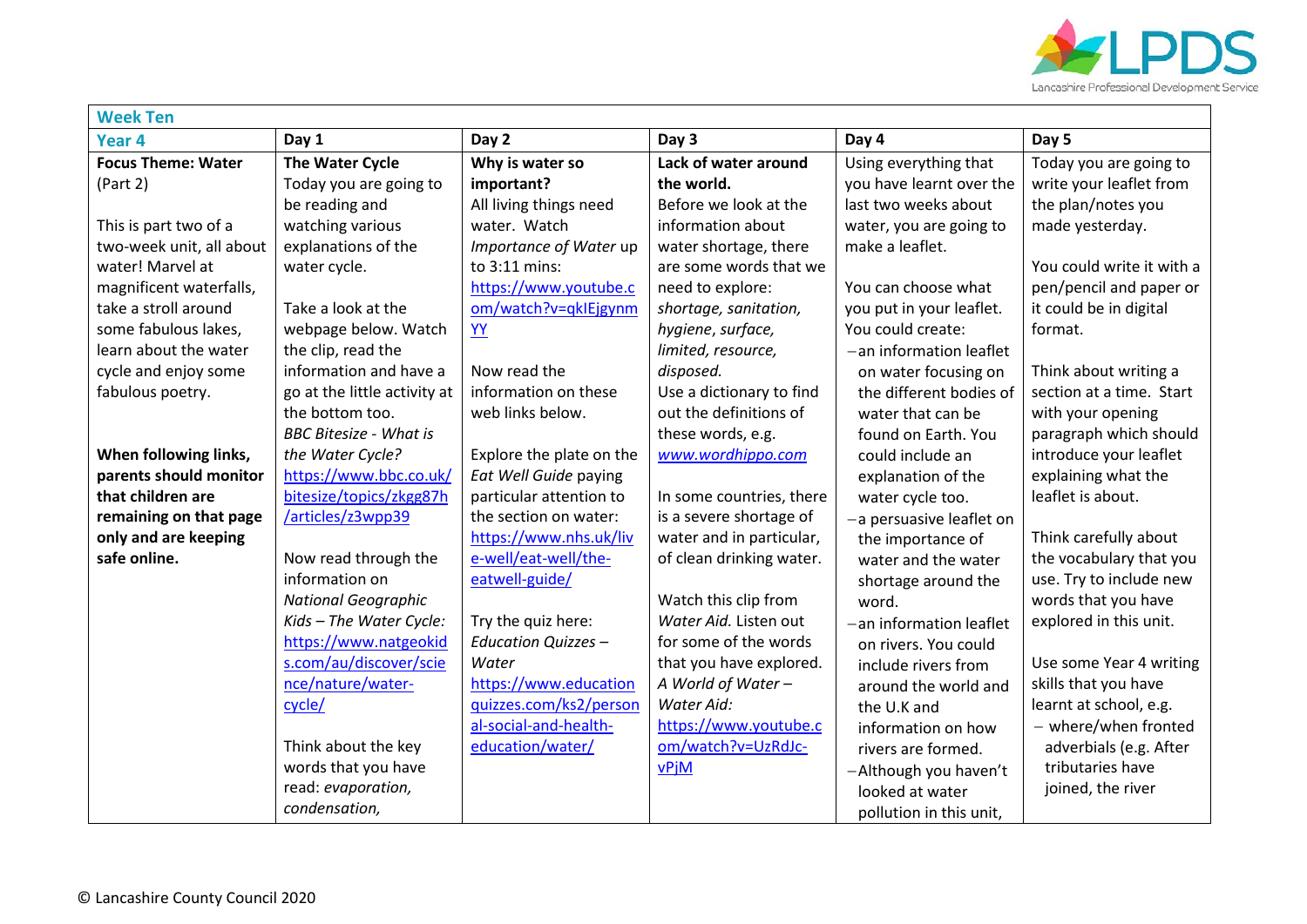

| precipitation and         | Watch and learn how             | Now listen/watch this                    | you could carry out      | becomes much               |
|---------------------------|---------------------------------|------------------------------------------|--------------------------|----------------------------|
| collection. Write a       | we can collect water to         | poem:                                    | your own research        | larger.)                   |
| definition for each       | use.                            | Water Walk - Water Aid                   | and create a leaflet on  | -a comma after a           |
| word.                     | <b>BBC Bitesize - Rivers</b>    | https://www.youtube.c                    | water pollution.         | fronted adverbial          |
|                           | and the water cycle:            | om/watch?v=4V-                           |                          | -complex sentences         |
| Imagine that you are a    | https://www.bbc.co.uk/          | KoJGGJ4s                                 | Today you need to plan   | with adverb starters       |
| water droplet. You are    | bitesize/clips/zb39jxs          |                                          | out your leaflet.        | (e.g. Gracefully           |
| going to write a          |                                 | You are going to write a                 | Decide what the          | cascading over the         |
| description of what       | Think about how you             | poem back as a                           | content will be. Think   | rocks, the water drops     |
| happens to you during     | use water in your home.         | response. How do you                     | about different sections | from a height into the     |
| the water cycle. Be as    | Make a list of all the          | feel about the children                  | that you will include.   | pool below.)               |
| creative as you can by    | ways that you use water         | having to walk this                      | Things to plan/consider: |                            |
| adding in some            | and keep a tally of how         | distance and carry the                   | -an introductory         | When you have finished     |
| description of how you    | often it is used, e.g.          | dirty, heavy water                       | paragraph                | your leaflet, read it back |
| are feeling at each       |                                 | home? When might you                     | $-sub$ -headings for     | through out loud. Check    |
| stage, e.g.               | <b>Tally</b><br><b>Activity</b> | think of those children                  | different sections       | for spelling, punctuation  |
|                           | $\rm H$<br>Washing              | in your daily routine?                   | -illustrations or        | and any Year 4 skills.     |
| I am a water droplet      | machine                         | Watch the poem again,                    | diagrams                 |                            |
| living in the vast ocean. | Ⅲ 1<br>Toilet                   | pausing after each                       | -bullet points           |                            |
| Here is my journey.       | Flushed                         | thought, so that you can                 | -technical vocabulary    |                            |
| As I was floating around  | Shower                          | write your response.                     | (Think about the new     |                            |
| in the sea, I began to    | used                            |                                          | words you have           |                            |
| feel warm. The warmth     |                                 | Original Poem:                           | explored)                |                            |
| of the sun made me        |                                 | At one mile, I wish my day               | -quick fact boxes.       |                            |
| relax until suddenly I    | Can you think of ways           | could start like yours,                  |                          |                            |
| was drifting upwards      | that you could save             | On a gentle walk to school               | Once you have planned    |                            |
| out of the sea. I was     | water in your                   | or later to a shopping mall,             | out your ideas, look     |                            |
| evaporating! Nervously I  | house/reduce the                | A party or a local park.                 | back at the websites     |                            |
| looked around but felt    | amount of water that            |                                          | relating to the content  |                            |
| reassured when I saw      | you use?                        | Your Poem:                               | that you want to cover.  |                            |
| my friends were with      |                                 | At dawn, I think about you<br>as I rise, | Make notes from them     |                            |
| me too.                   | Watch the clip below            | My morning routine, the                  | ready for your leaflet   |                            |
|                           | for some ideas. (Note:          | water I use,                             | tomorrow. Remember       |                            |
| Remember to keep          | this American clip uses         | I think of you.                          | not to copy down whole   |                            |
| checking your work for    | the word 'faucet' to            |                                          |                          |                            |